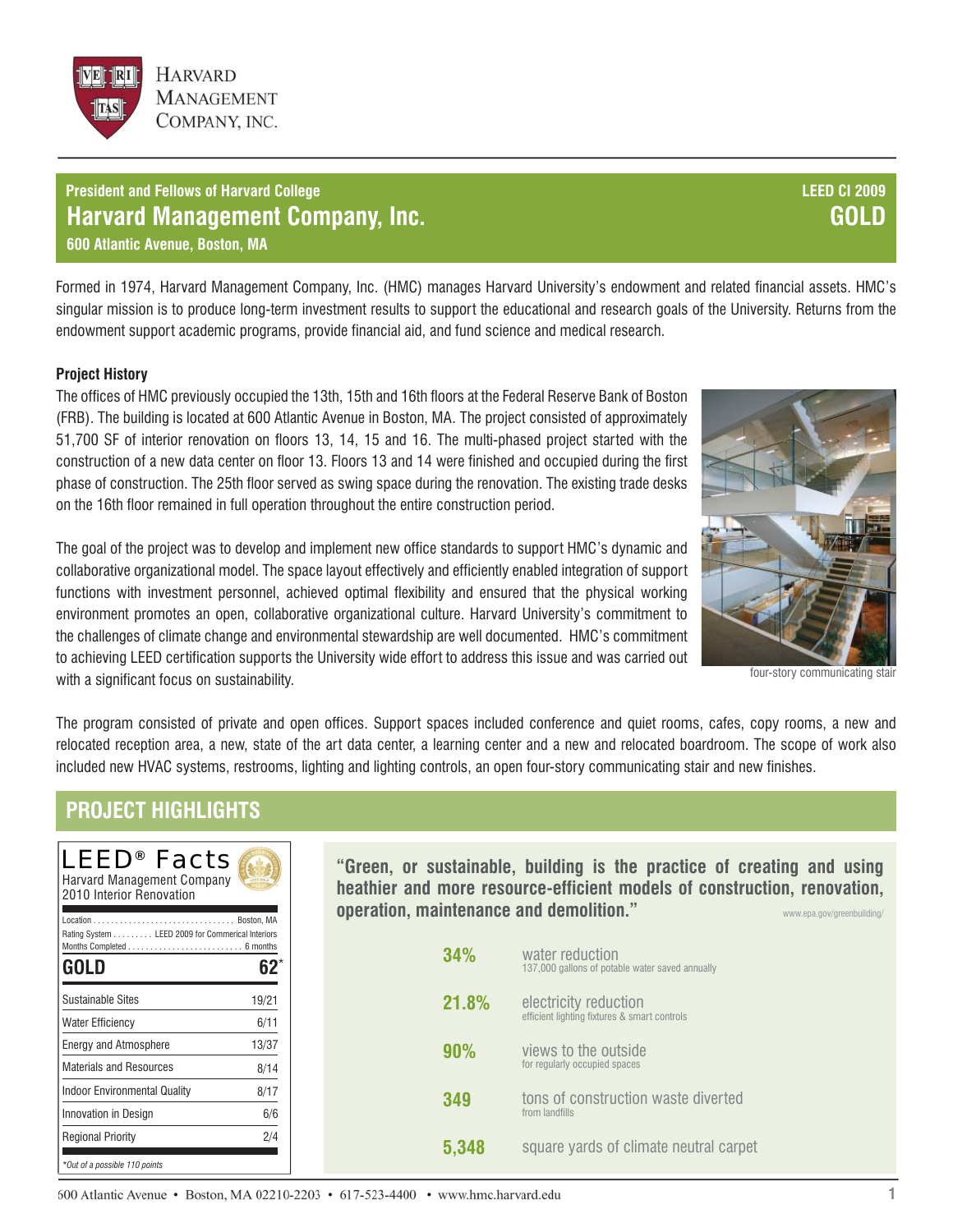

# **PROJECT TEAM**



#### **Applicant Project Team**

| Owner                      | President and Fellows of Harvard College        |  |
|----------------------------|-------------------------------------------------|--|
| Project Manager            | Harvard Management Company, Inc.                |  |
| Architect                  | Bargmann Hendrie + Archetype, Inc. $(BH+A)$     |  |
| <b>MEP/FP Engineers</b>    | R.G. Vanderweil Engineers LLP                   |  |
| <b>Lighting Design</b>     | Sladen Feinstein Integrated Lighting, Inc.      |  |
| <b>Structural Engineer</b> | Weidlinger Associates, Inc.                     |  |
| <b>Commissioning Agent</b> | <b>Harvard University</b>                       |  |
|                            | <b>Campus Services, Green Building Services</b> |  |
| <b>General Contractor</b>  | Skanska USA Building                            |  |

# **LEED PROCESS PREPARATION**





#### **Process for Preparing the LEED Certification Application**

From the beginning of the project BH+A worked closely with HMC to set goals and to incorporate as many sustainable design principles as possible. These goals were communicated early on to the engineering team and to the construction manager. During the design phase, regular meetings with the owner and design team were held to coordinate efforts and check the applicability of each LEED credit. It was helpful that each firm on the project team had a dedicated staff member working on the project who was also a LEED accredited professional. The commissioning agent was brought in early to provide Enhanced Commissioning services. He offered many excellent comments through the design and documentation phase and effectively helped ensure that all energy-related systems were installed as designed.

During construction, every submittal was required to be accompanied by a Materials Documentation Submittal cover sheet. This helped to streamline the product data review and documentation process.

**Project Registration Date 2/23/10 Project Certification Date 9/6/12**

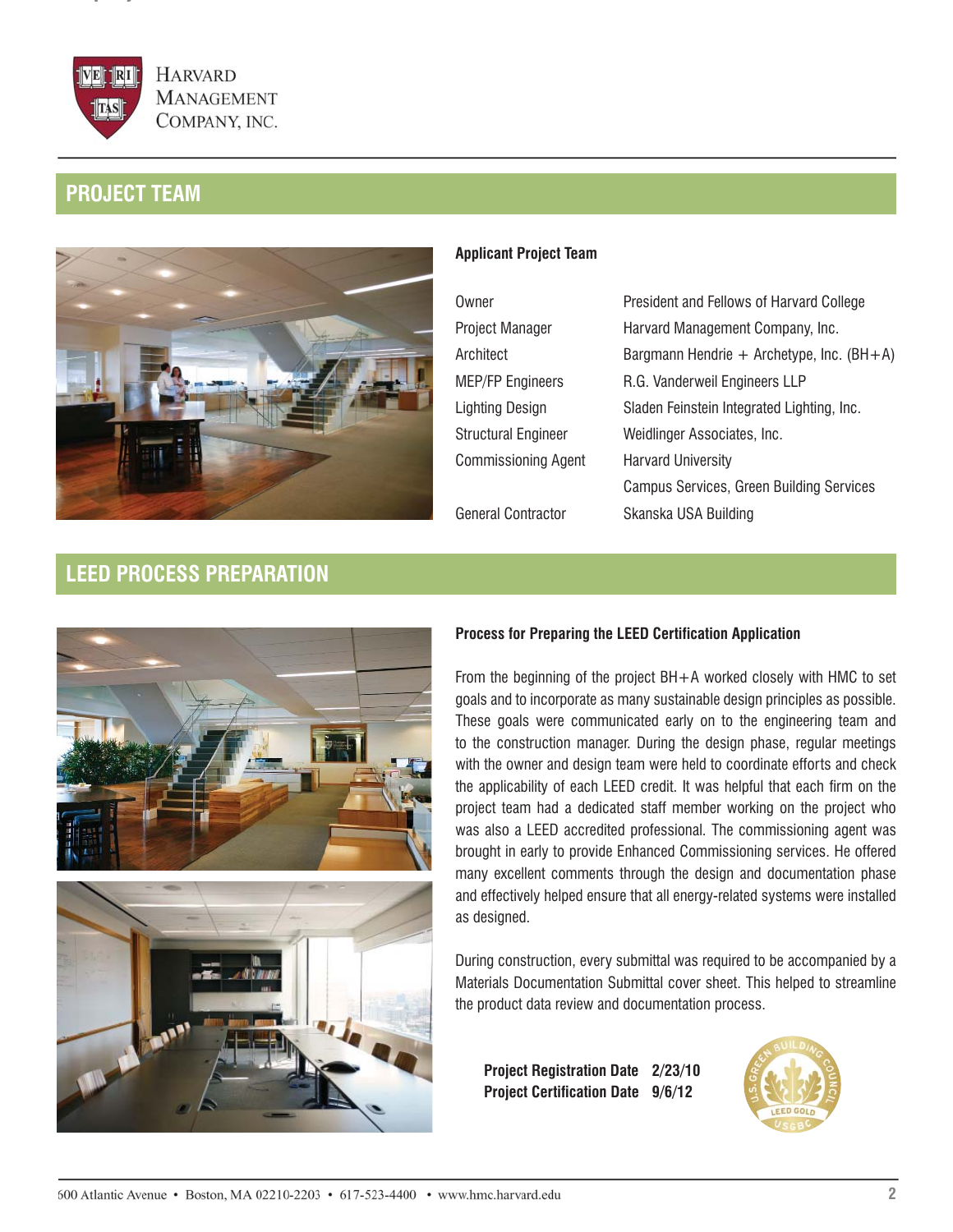

## **SUSTAINABLE SITE**

The Federal Reserve Bank building was certified under <u>LEED for Existing Building: Operations & Maintenance</u> and has many green practices in place such as indoor air quality management, reduced mercury lamp purchasing, green cleaning as well as a tenant education program. The location afforded excellent **public transportation access**. South Station is next to the building and is a major transportation hub for the local subway and bus systems as well as for commuter and Amtrak rail services and regional bus services. The commuter boat service is located at Rowes Wharf which is also within walking distance to the building.

The building is at Dewey Square with **pedestrian access to many basic services** in downtown Boston, Chinatown and the waterfront district.



# **WATER EFFICIENCY PRUDENTIAL**

Through the use of high-efficiency plumbing fixtures, we projected a 34% water reduction over FIXTURES standard EPAct 1992 fixtures. This is equivalent to a savings of about 137,000 gallons of potable water every year.

**BACK BAY SOUTH END Amtrak**

#### **FIXTURES**

Self Generating EcoPower System

| <b>Fixture Type</b>                                   | <b>Installed Fixture</b><br><b>Flush &amp; Flow Rate</b> | <b>EPAct 1992 Standard</b><br><b>Flush &amp; Flow Rate</b> |
|-------------------------------------------------------|----------------------------------------------------------|------------------------------------------------------------|
| <b>Toilet</b>                                         | $1.28$ gpf                                               | $1.6$ gpf                                                  |
| <b>Urinal</b>                                         | $0.125$ gpf                                              | $1.0$ gpf                                                  |
| <b>Lavatory facet (metering)</b>                      | $0.17$ gpm                                               | $0.25$ gpm                                                 |
| <b>Shower head</b>                                    | $1.5$ gpm                                                | $2.5$ gpm                                                  |
| <b>Kitchen faucet</b>                                 | $1.5$ gpm                                                | $2.2$ gpm                                                  |
| gallons per flush<br>qpf<br>gallons per minute<br>gpm |                                                          |                                                            |





ECOPOWER



**GROHE Ladylux Pro** 30% Water Savings IAPMO Green Certified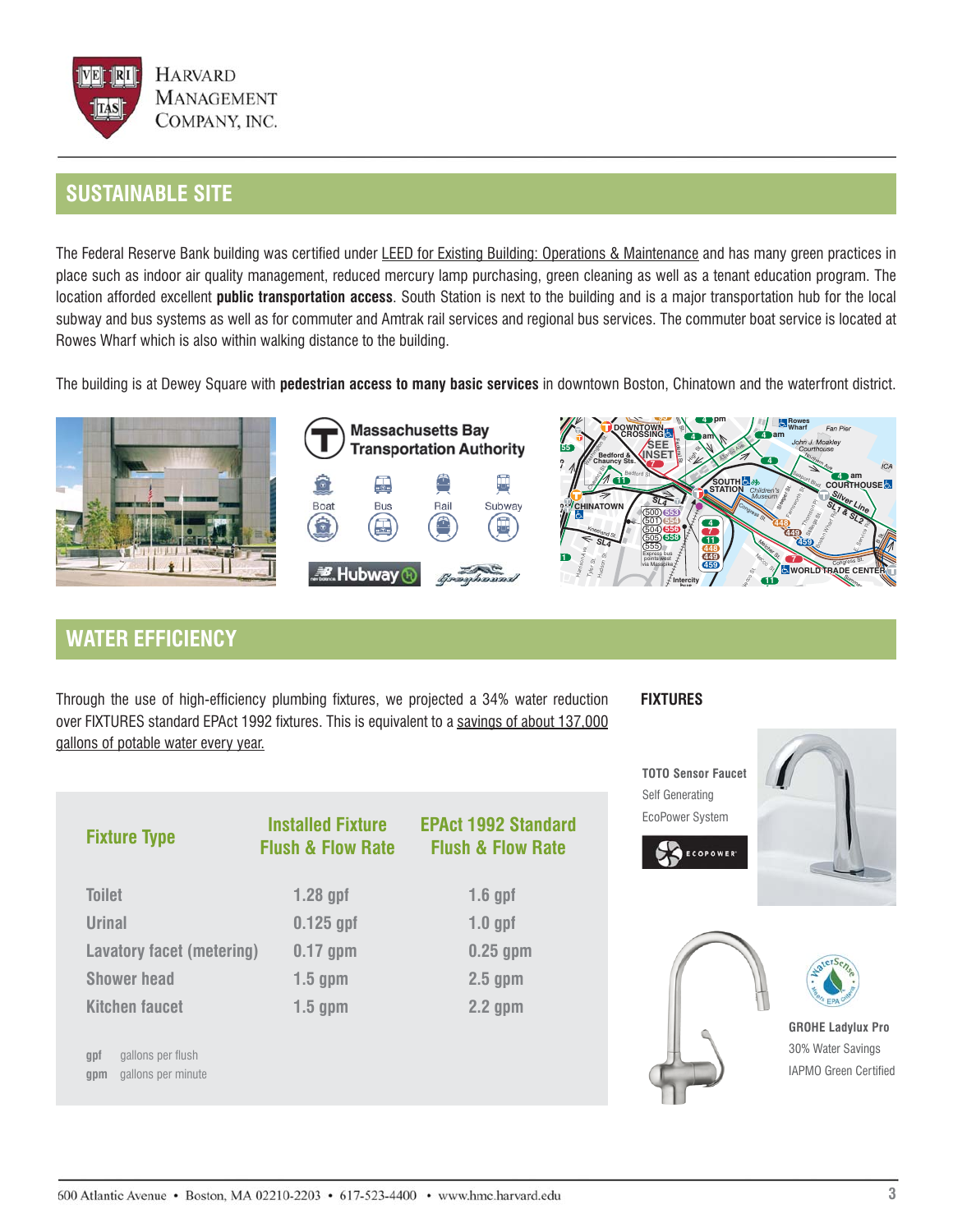

## **ENERGY & ATMOSPHERE**

The project achieved a 21.8% reduction in connected lighting power density below that allowed by ASHRAE Standard 90.1-2007. This was achieved through careful attention to the lighting design and specifying efficient light fixtures with LED or high output fluorescent lamps. Automatic controls help to turn off lights when natural light is available or when there is no one in the room. Daylight sensors were installed within 15 feet of perimeter windows and provide full dimming capability. The lighting control system integrates time-based, occupancy-based, daylight-based and manual controls and can be controlled locally and/or remotely.

Energy Star® equipment including appliances, computers, monitors and televisions provided a 70% reduction in electricity use compared to non-Energy Star® equipment.



**TRUE FOOD SERVICE EQUIPMENT:** Swing Door Refrigerator Entire cabinet structure is foamed in-place using Ecomate. A high density, polyurethane insulation that has zero ozone depletion potential (ODP) and zero global warming potential (GWP).



**ENERGY STAR EQUIPMENT:** computers, monitors & televisions



Building Section: IEQ Credit B.2, Views for Seated Spaces



Low partitions at workstations maximize views on both sides of the building.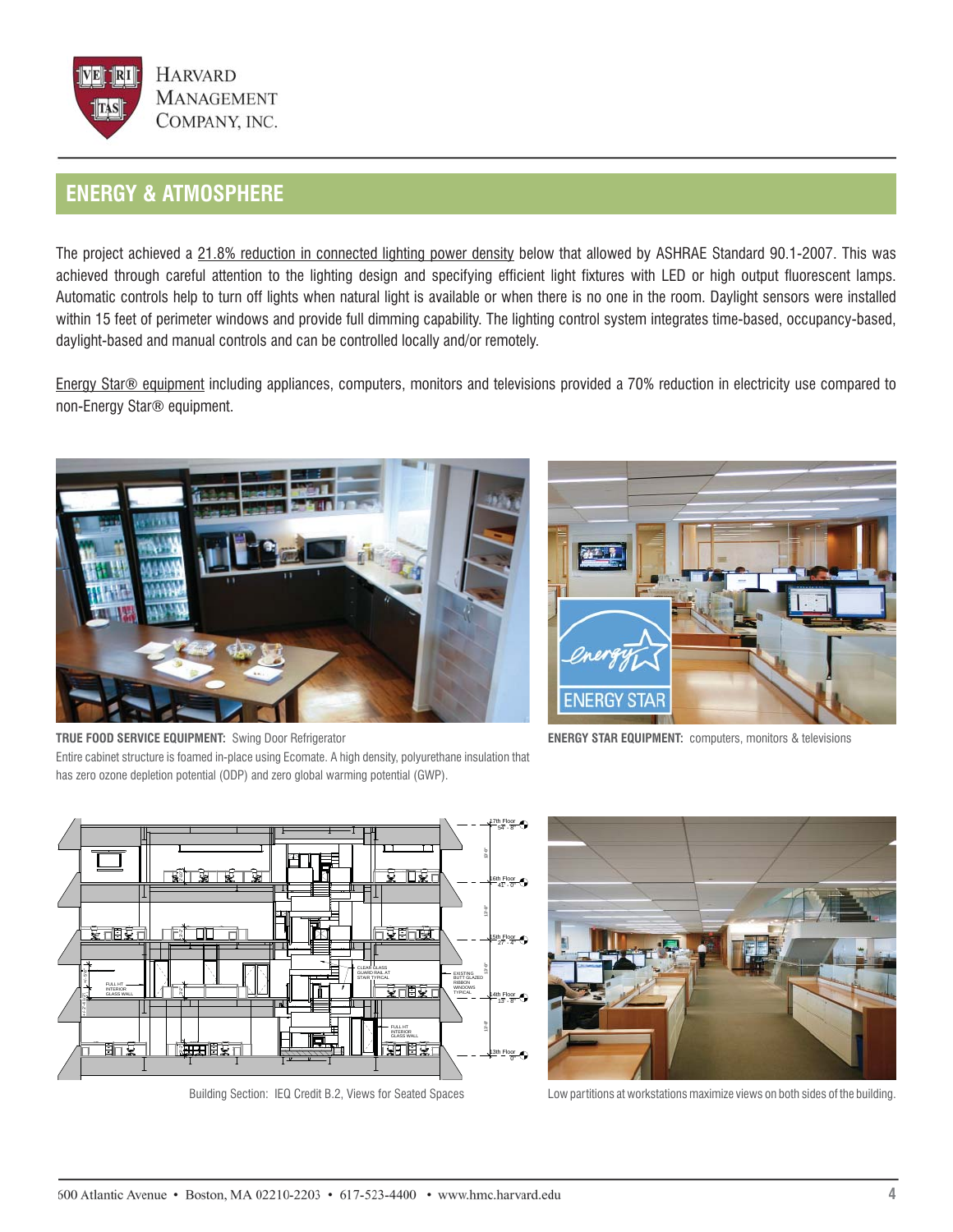

#### **MATERIALS & RESOURCES**

- Diverted 349 tons of construction waste from landfill
- Salvaged and reused in new locations:

66 wood doors, frames and hardware

- 1,620 SF of veneered wood paneling
- 1,710 SF of stone wall paneling
- Reused 72% of existing furniture (by materials cost)



- The recycling storage at each kitchenette/café location was clad with Bio-Luminum™ tiles which are made from 100% post-consumer recycled aluminum from reclaimed aircraft parts. http://www.coveringsetc.com/
- The oak floor in the reception area and at the base of the communicating stair looked antique because they are milled from beams that were reclaimed from a 100-year-old barn in Wasuau, Wisconsin. This salvaged wood was certified "FSC Recycled". http://www.elmwoodreclaimedtimber.com/
- In the restrooms and café the counter tops were made of IceStone™, which is certified to Cradle to Cradle® Gold level. IceStone is regionally manufactured in Brooklyn, NY (228 miles from Boston) and contained 63% pre-consumer and 7% post-consumer recycled content glass and cement. http://icestoneusa.com/
- Floor and wall tiles used in the restrooms have 40% pre-consumer recycled content. http://www.refin-ceramic-tiles.com/series/stone-leader/
- Linoleum flooring has 45% pre consumer recycled content and 33% (by weight) rapidly renewable content. http://www.forboflooringna.com/Commercial-Flooring/Products/Marmoleum/



**72% existing furniture was reused**



**FSC recycled oak floor in reception**



**5,439 sq yds climate neutral carpet**



**tile: 100% recycled airplane fuselage**